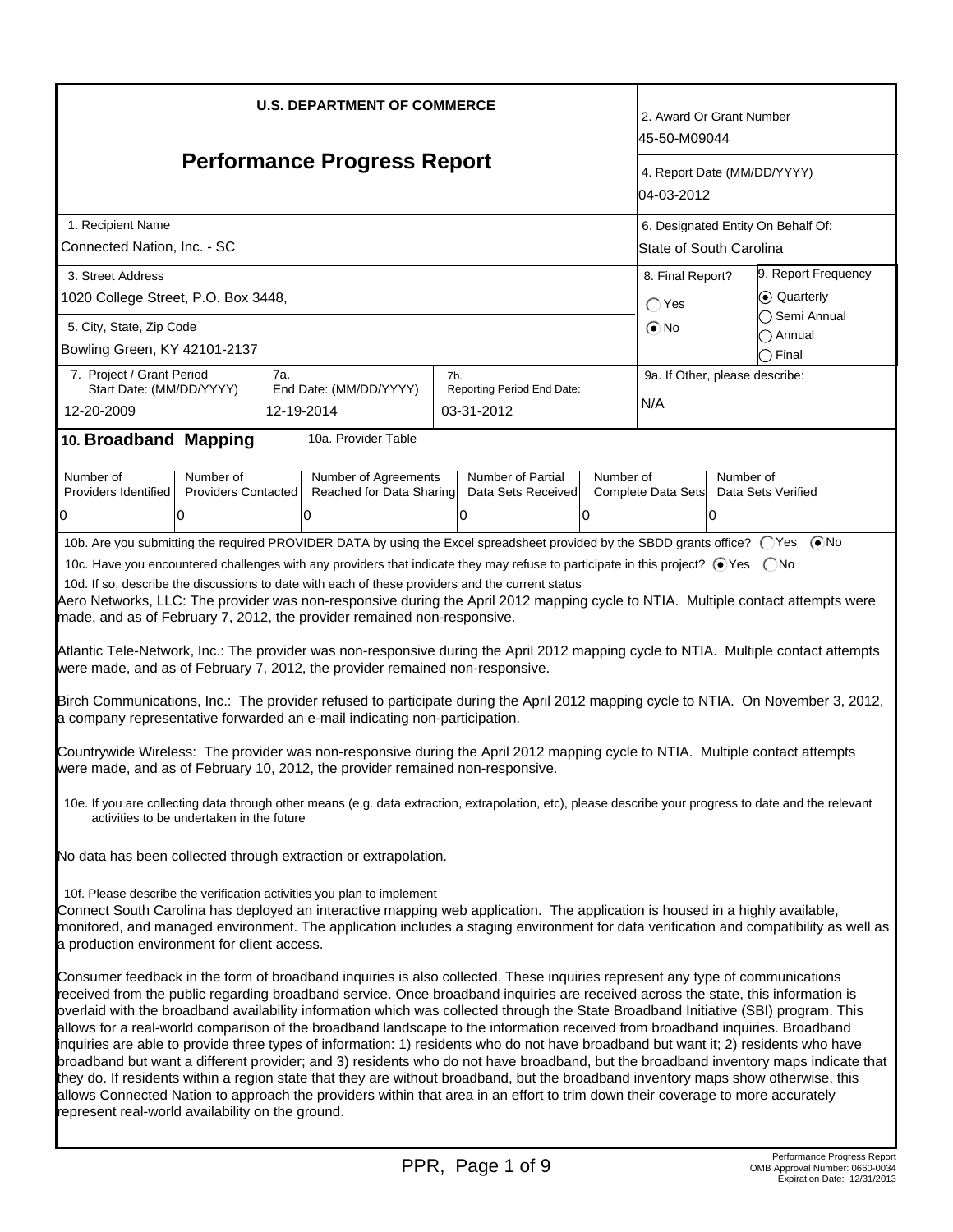As of this report, field validation has been completed on 58.33% of the provider universe. One new coverage estimation field audit will be completed on a non-participating provider. By nature of the methodology, coverage estimation field audits are similar to conducting data validation on participating providers. The year-end goal for 2012 will be a cumulative validation rate of 60.00% of the provider universe.

10g. Have you initiated verification activities?  $\bigcirc$ Yes  $\bigcirc$  No

10h. If yes, please describe the status of your activities

An interactive broadband map is publicly available on the Connect South Carolina website (http://www.connectsc.org/interactive-map) and received a total of 130 visits between January 1, 2012 and March 31, 2012.

During this quarter, the project received a total of 13 broadband inquiries. Additional information received through e-mail from consumers that can also be used for verification purposes totaled 3 for this quarter.

For this reporting period, no new field verification tests were conducted. Thus far, project staff conducted multiple tests on the following providers: AT&T; Atlantic Broadband; CenturyLink; Charter Communications; Chester Telephone Company (d.b.a. Fairfield Communications); Clearwire Corporation; Electronics Service Company of Hamlet LLC; Family View Cable; Farmers Telephone Cooperative Inc. (d.b.a. FTC Communications); Frontier Communications of the Carolinas; Harron Communications; Home Telephone Company Inc.; NTInet Inc.; Palmetto Rural Telephone (d.b.a. Low Country); Pee Dee Net; Pee Dee Online; PRT Communications; Rock Hill Telephone Company (d.b.a. Comporium Communications and PBT Communications); Sandhill Telephone Cooperative; SkyRunner; Southern Coastal Cable; Sprint; Time Warner Cable Inc.; T-Mobile; tw telecom; US Cellular; Verizon South Inc.; and Windstream.

As of this reporting period, field validation testing has completed against 28 companies (out of a universe of 48 viable providers) totaling 58.33% within the state.

10i. If verification activities have not been initiated please provide a projected time line for beginning and completing such activities

N/A

## **Staffing**

10j. How many jobs have been created or retained as a result of this project? 3.45

Connect South Carolina's FTEs reported for the quarter include 3.13 FTEs for staff, 0.27 FTEs for permanent consultants, and 0.05 FTEs for temporary, cyclical contractors. The project is currently staffed with a base of 3.40 FTEs.

Connected Nation has numerous staff, consultants, and contractors working on the Connect South Carolina project, some at only a small percentage of their time. This approach is beneficial to the project in various ways: some staff provide necessary project support, many staff work together utilizing a team approach, and others are subject matter experts in their respective areas, and by leveraging their expertise the project benefits by their knowledge and skills without the necessity of supporting a more expensive full-time resource.

10k. Is the project currently fully staffed?  $\bigcap$  Yes  $\bigcirc$  No

10l. If no, please explain how any lack of staffing may impact the project's time line and when the project will be fully staffed The positions not currently staffed are related to Connect South Carolina's local and regional tech team activities. The positions are expected to be filled during Q2 2012.

In Q2 2012 an amended project timeline will be submitted, to the State Broadband Initiatives program office, which will account for the staffing delays encountered.

10m. When fully staffed, how many full-time equivalent (FTE) jobs do you expect to create or retain as a result of this project? Connect South Carolina's FTEs reported for the quarter include 3.13 FTEs for staff, 0.27 FTEs for permanent consultants, and 0.05 FTEs for temporary, cyclical contractors. The project is currently staffed with a base of 3.40 FTEs. There are, however, 2 base FTE positions yet to be filled.

When fully staffed this project will have a base of 5.40 FTEs.

10n. Staffing Table

| TVII. Ulahiiy Tabiu                            |       |              |
|------------------------------------------------|-------|--------------|
| Job Title                                      | FTE % | Date of Hire |
| Connected Nation - Business Programmer Analyst |       | 04/02/2007   |
|                                                |       |              |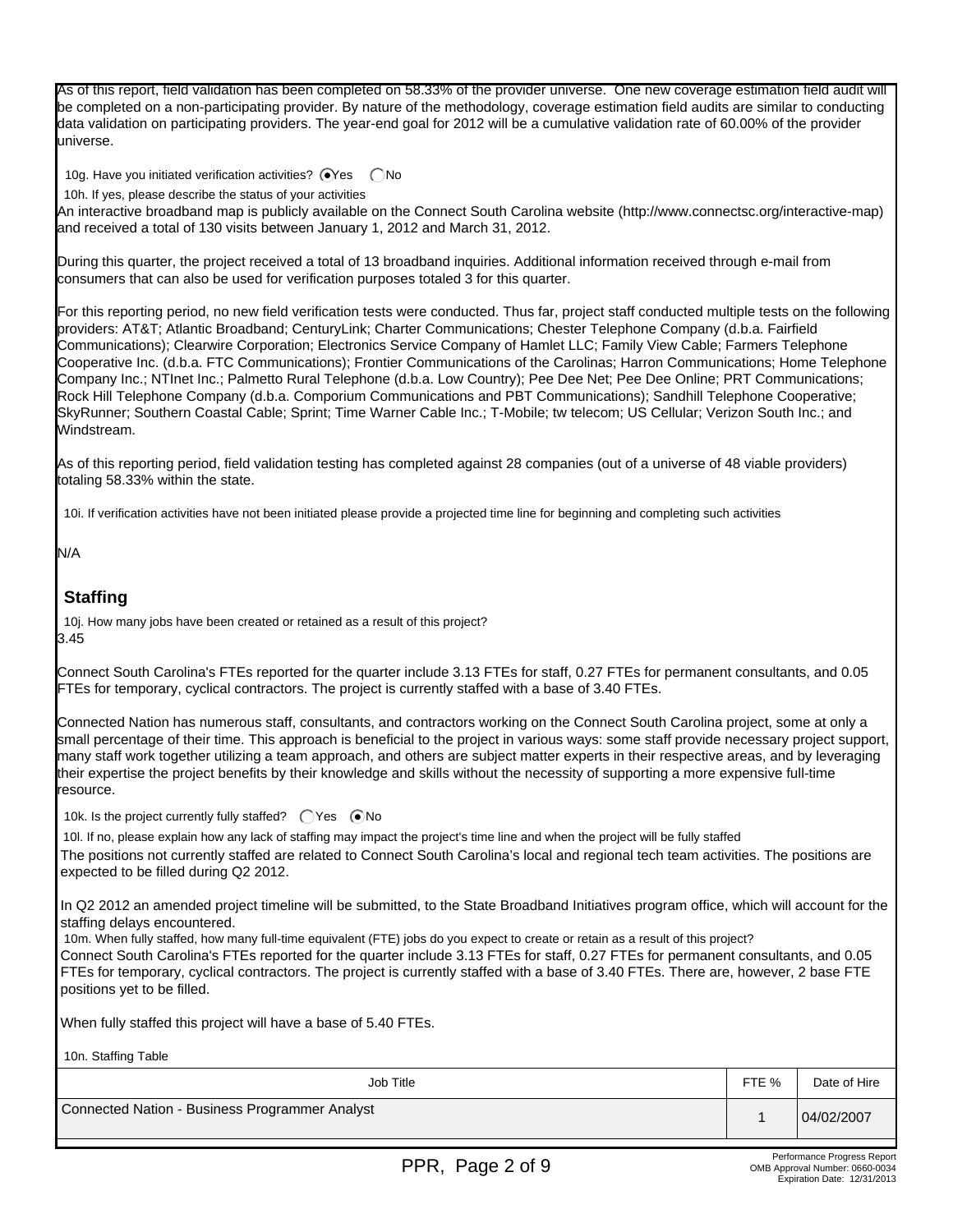| Connected Nation - CAI Coordinator                 | 1              | 09/16/2009 |
|----------------------------------------------------|----------------|------------|
| Connected Nation - CAI Coordinator                 | 2              | 12/13/2004 |
| Connected Nation - CAI Data Analyst                | 1              | 03/24/2009 |
| Connected Nation - CAI Data Manager                | 2              | 08/09/2010 |
| Connected Nation - Compliance Coordinator          | 5              | 08/01/2008 |
| Connected Nation - ETS Manager                     | 5              | 07/01/2007 |
| <b>Connected Nation - GIS Analyst</b>              | 1              | 05/14/2007 |
| <b>Connected Nation - GIS Analyst</b>              | 1              | 04/01/2010 |
| <b>Connected Nation - GIS Analyst</b>              | 4              | 11/16/2009 |
| <b>Connected Nation - GIS Analyst</b>              | 12             | 04/01/2010 |
| <b>Connected Nation - GIS Analyst</b>              | 34             | 09/17/2007 |
| Connected Nation - GIS Services Manager            | 3              | 05/15/2007 |
| Connected Nation - Grants Management Officer       | 6              | 02/24/2003 |
| Connected Nation - Outreach & Awareness Manager    | 6              | 03/24/2009 |
| Connected Nation - Outreach & Awareness Specialist | 6              | 10/01/2007 |
| Connected Nation - Outreach & Awareness Specialist | 8              | 02/02/2009 |
| Connected Nation - Outreach & Awareness Specialist | 10             | 01/04/2010 |
| Connected Nation - Outreach & Awareness Specialist | 24             | 01/03/2010 |
| Connected Nation - Program Director                | 2              | 08/04/2008 |
| Connected Nation - Project Coordinator             | 6              | 04/01/2005 |
| Connected Nation - Project Management Director     | 44             | 12/16/2009 |
| Connected Nation - Project Manager                 | $\overline{2}$ | 01/14/2008 |
| Connected Nation - Project Manager                 | 3              | 08/20/2007 |
| Connected Nation - Project Manager                 | 5              | 01/14/2008 |
| Connected Nation - Project Manager                 | 6              | 09/04/2007 |
| Connected Nation - Provider Relations Manager      | 8              | 02/17/2005 |
|                                                    |                |            |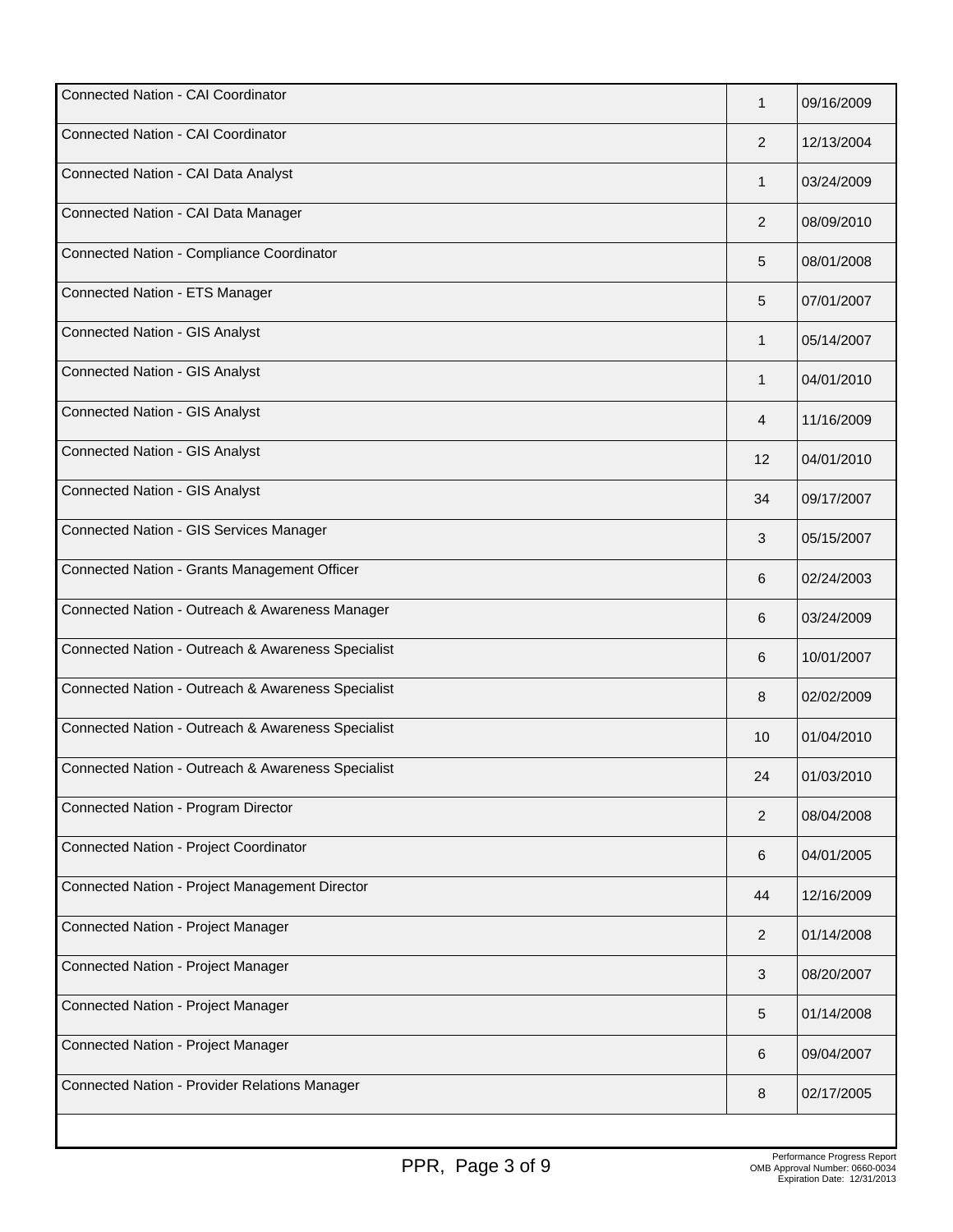| Connected Nation - Research Analyst                                                                                                                         |                                                   |                            |                               |                        |                              | 1                                       |                                   | 02/01/2010     |                                |               |
|-------------------------------------------------------------------------------------------------------------------------------------------------------------|---------------------------------------------------|----------------------------|-------------------------------|------------------------|------------------------------|-----------------------------------------|-----------------------------------|----------------|--------------------------------|---------------|
| Connected Nation - Research Analyst                                                                                                                         |                                                   |                            |                               |                        |                              |                                         | 8                                 |                | 06/01/2009                     |               |
| Connected Nation - Research Analyst                                                                                                                         |                                                   |                            |                               |                        |                              |                                         | 33                                |                | 09/19/2011                     |               |
| Connected Nation - Research Manager                                                                                                                         |                                                   |                            |                               |                        |                              |                                         |                                   | $\overline{7}$ |                                | 05/14/2007    |
| Connected Nation - State Services Manager                                                                                                                   |                                                   |                            |                               |                        |                              |                                         |                                   | 3              |                                | 07/01/2007    |
| Connected Nation - State Services Specialist                                                                                                                |                                                   |                            |                               |                        |                              |                                         | 51                                |                | 02/02/2009                     |               |
| Connected Nation - State Services Sr. Specialist                                                                                                            |                                                   |                            |                               |                        |                              |                                         |                                   | 2              |                                | 12/20/2009    |
| <b>Consultant - Associate Counsel</b>                                                                                                                       |                                                   |                            |                               |                        |                              |                                         |                                   | 1              |                                | 09/14/2009    |
| Consultant - ETS Analyst                                                                                                                                    |                                                   |                            |                               |                        |                              |                                         |                                   | 25             |                                | 08/24/2009    |
| <b>Consultant - General Counsel</b>                                                                                                                         |                                                   |                            |                               |                        |                              |                                         |                                   | 1              |                                | 01/01/2007    |
| GISbiz, Inc. - Programmer                                                                                                                                   |                                                   |                            |                               |                        |                              |                                         |                                   | 3              |                                | 02/27/2012    |
| GISbiz, Inc. - Systems Architect                                                                                                                            |                                                   |                            |                               |                        |                              |                                         |                                   | 2              |                                | 02/27/2012    |
| <b>Sub Contracts</b><br>10o. Subcontracts Table                                                                                                             |                                                   | <b>Add Row</b>             |                               | <b>Remove Row</b>      |                              |                                         |                                   |                |                                |               |
| Name of Subcontractor                                                                                                                                       | Purpose of Subcontract                            | <b>RFP Issued</b><br>(Y/N) | Contract<br>Executed<br>(Y/N) | <b>Start Date</b>      |                              | <b>End Date</b><br><b>Federal Funds</b> |                                   |                |                                | In-Kind Funds |
| Throughbred Research<br>Group                                                                                                                               | Research Surveys                                  | Υ                          | Y                             | 02/09/2010             |                              | 02/08/2012<br>167,350                   |                                   | $\mathbf{0}$   |                                |               |
| <b>Contract Labor</b>                                                                                                                                       | <b>Contract Labor</b>                             | Y                          | Υ                             | 12/20/2009             |                              | 12/19/2014<br>182,771                   |                                   | 106,073        |                                |               |
| Add Row                                                                                                                                                     |                                                   |                            |                               |                        | <b>Remove Row</b>            |                                         |                                   |                |                                |               |
| <b>Funding</b>                                                                                                                                              |                                                   |                            |                               |                        |                              |                                         |                                   |                |                                |               |
| \$2,487,977<br>10p. How much Federal funding has been expended as of the end of the last quarter?<br>\$1,491,855<br>10q. How much Remains?                  |                                                   |                            |                               |                        |                              |                                         |                                   |                |                                |               |
| 10r. How much matching funds have been expended as of the end of last quarter?<br>\$361,029<br>\$669,638<br>10s. How much Remains?<br>10t. Budget Worksheet |                                                   |                            |                               |                        |                              |                                         |                                   |                |                                |               |
| <b>Mapping Budget Element</b>                                                                                                                               | Federal<br>Funds<br>Granted                       | Proposed<br>In-Kind        |                               | Total<br><b>Budget</b> | Federal<br>Funds<br>Expended |                                         | <b>Matching Funds</b><br>Expended |                | <b>Total Funds</b><br>Expended |               |
| <b>Personal Salaries</b>                                                                                                                                    | \$1,199,434                                       | \$123,752                  |                               | \$1,323,186            |                              | \$400,492                               |                                   | \$745          |                                | \$401,237     |
| <b>Personnel Fringe Benefits</b>                                                                                                                            | \$257,278                                         | \$32,004                   |                               | \$289,282              |                              | \$87,213<br>\$160                       |                                   |                |                                | \$87,373      |
| Travel                                                                                                                                                      | \$157,557                                         | \$0                        |                               | \$157,557              |                              | \$61,026                                | \$582                             |                |                                | \$61,608      |
| Equipment                                                                                                                                                   | \$139,143                                         | \$0                        |                               | \$139,143              |                              | \$74,022                                | \$0                               |                |                                | \$74,022      |
| Materials / Supplies                                                                                                                                        | \$50,350                                          | \$0                        |                               | \$50,350               |                              | \$22,749                                | \$0                               |                |                                | \$22,749      |
| Subcontracts Total                                                                                                                                          | \$891,457                                         | \$106,883                  |                               | \$998,340              |                              | \$367,562                               | \$106,073                         |                |                                | \$473,635     |
| Subcontract #1                                                                                                                                              | \$321,347<br>\$0<br>\$321,347<br>\$167,350<br>\$0 |                            |                               |                        | \$167,350                    |                                         |                                   |                |                                |               |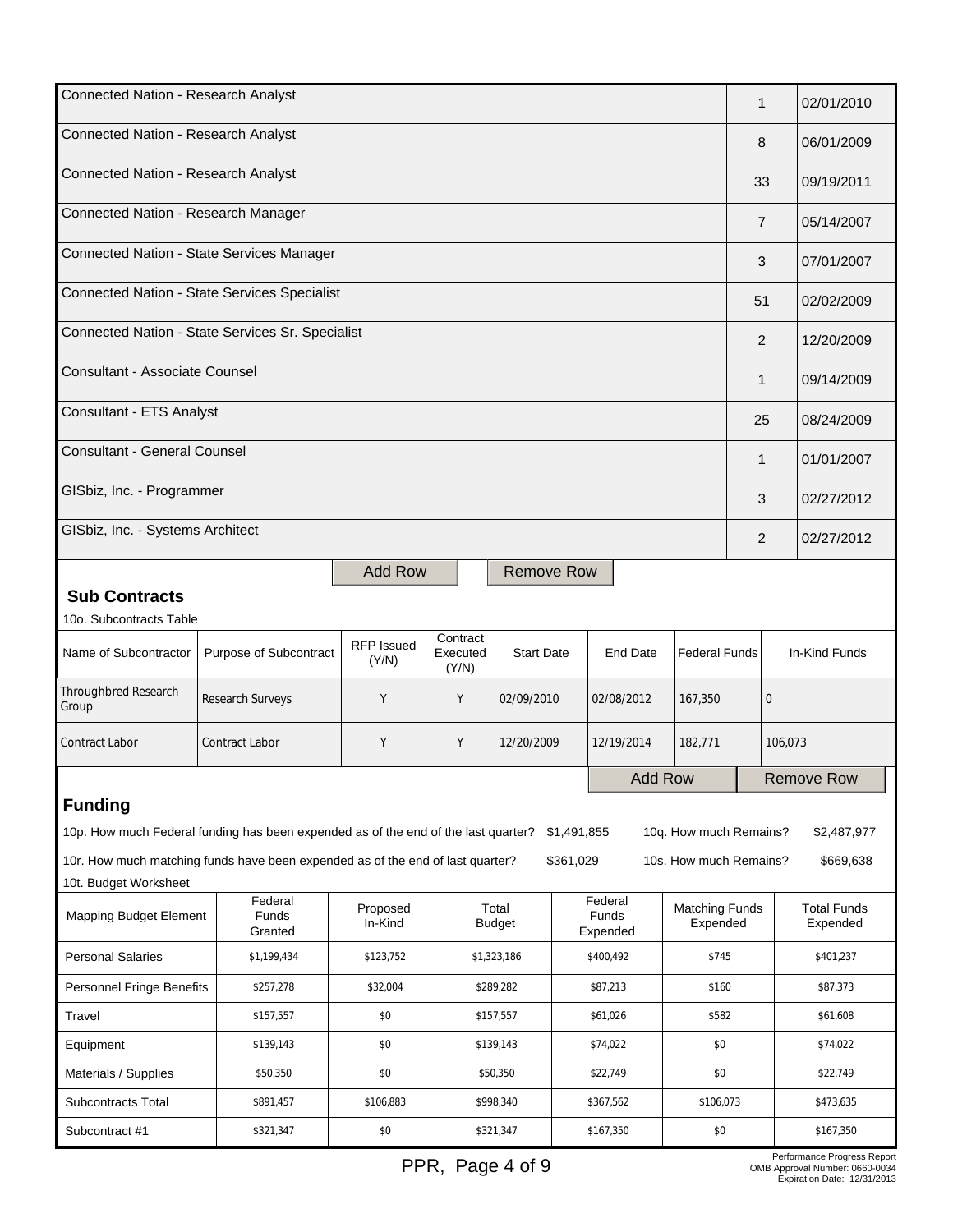| <b>Mapping Budget Element</b> | Federal<br><b>Funds</b><br>Granted | Proposed<br>In-Kind | Total<br><b>Budget</b> | Federal<br><b>Funds</b><br>Expended | <b>Matching Funds</b><br>Expended | <b>Total Funds</b><br>Expended |
|-------------------------------|------------------------------------|---------------------|------------------------|-------------------------------------|-----------------------------------|--------------------------------|
| Subcontract #2                | \$506,111                          | \$106,883           | \$612,994              | \$182,771                           | \$106,073                         | \$288,844                      |
| Subcontract #3                | \$25,316                           | \$0                 | \$25,316               | \$7,603                             | \$0                               | \$7,603                        |
| Subcontract #4                | \$38,683                           | \$0                 | \$38,683               | \$9,838                             | \$0                               | \$9,838                        |
| Subcontract #5                | \$0                                | \$0                 | \$0                    | \$0                                 | \$0                               | \$0                            |
| Construction                  | \$0                                | \$0                 | \$0                    | \$0                                 | \$0                               | \$0                            |
| Other                         | \$54,298                           | \$685,883           | \$740,181              | \$20,945                            | \$252,445                         | \$273,390                      |
| <b>Total Direct Costs</b>     | \$2,749,517                        | \$948,522           | \$3,698,039            | \$1,034,009                         | \$360,005                         | \$1,394,014                    |
| <b>Total Indirect Costs</b>   | \$1,230,315                        | \$82,145            | \$1,312,460            | \$457,846                           | \$1,024                           | \$458,870                      |
| <b>Total Costs</b>            | \$3,979,832                        | \$1,030,667         | \$5,010,499            | \$1,491,855                         | \$361,029                         | \$1,852,884                    |
| % Of Total                    | 79                                 | 21                  | 100                    | 81                                  | 19                                | 100                            |

### **Hardware / Software**

10u. Has the project team purchased the software / hardware described in the application?  $\bigcirc$  Yes  $\bigcirc$  No

10v. If yes, please list

Hardware/Software purchases for the project to date include the following:

• Interactive Mapping Application- \$60,000

• GIS Software & Maintenance- \$7,905

• Computers & Software- \$15,113

• Speed Test Software- \$2,428

• Google Earth Pro- \$585

• Spectrum Analyzer- \$4,477

10w. Please note any software / hardware that has yet to be purchased and explain why it has not been purchased

Remaining purchases may include SQL server for mapping geodatabase, SQL server software, multiple dedicated storage servers, security application, additional backup replication solution, computers, GPS units, interactive map upgrades/maintenance, ArcInfo/ ArcGIS maintenance, and speed test updates as well as computers and software maintenance.

10x. Has the project team purchased or used any data sets?  $\bigcirc$ Yes  $\bigcirc$  No

#### 10y. If yes, please list

Connect South Carolina received a Community Anchor Institution (CIA) connectivity information dataset for a variety of institution types including higher education, state and local governments, public safety, and more from the South Carolina Budget and Control Board - Department of State Information Technology as part of an in-kind match contribution to Connect South Carolina with its mapping and planning goals - \$107,548

Connect South Carolina received a Community Anchor Institution (CAI) dataset for schools and libraries from the South Carolina Budget and Control Board - Department of State Information Technology as part of an in-kind match contribution to Connect South Carolina with its mapping and planning goals - \$71,232

10z. Are there any additional project milestones or information that has not been included?  $\bigcirc$  Yes  $\bigcirc$  No

#### 10aa. If yes, please list

Connect South Carolina (CSC) successfully submitted to the National Telecommunications and Information Administration (NTIA) an update to the state broadband dataset. The data update includes datasets for 91.67% of the South Carolina provider community, or 44 of 48 total providers. Of the 44 participating providers, 22 supplied an update to their network or coverage area(s), 20 reported no change, and the remaining 2 providers previously submitted data but were non-responsive in this update. Of the 4 providers that were not represented in the dataset, 2 refused to participate in the voluntary program or were non-responsive to multiple contact attempts, and 2 providers were in some form of progress toward data submission but were not able to submit coverage areas at the time of the submission.

During this reporting period, CSC continued to develop relationships with statewide associations such as State Library of South Carolina to promote the importance of broadband connectivity at Community Anchor Institutions (CAI) and participation in this data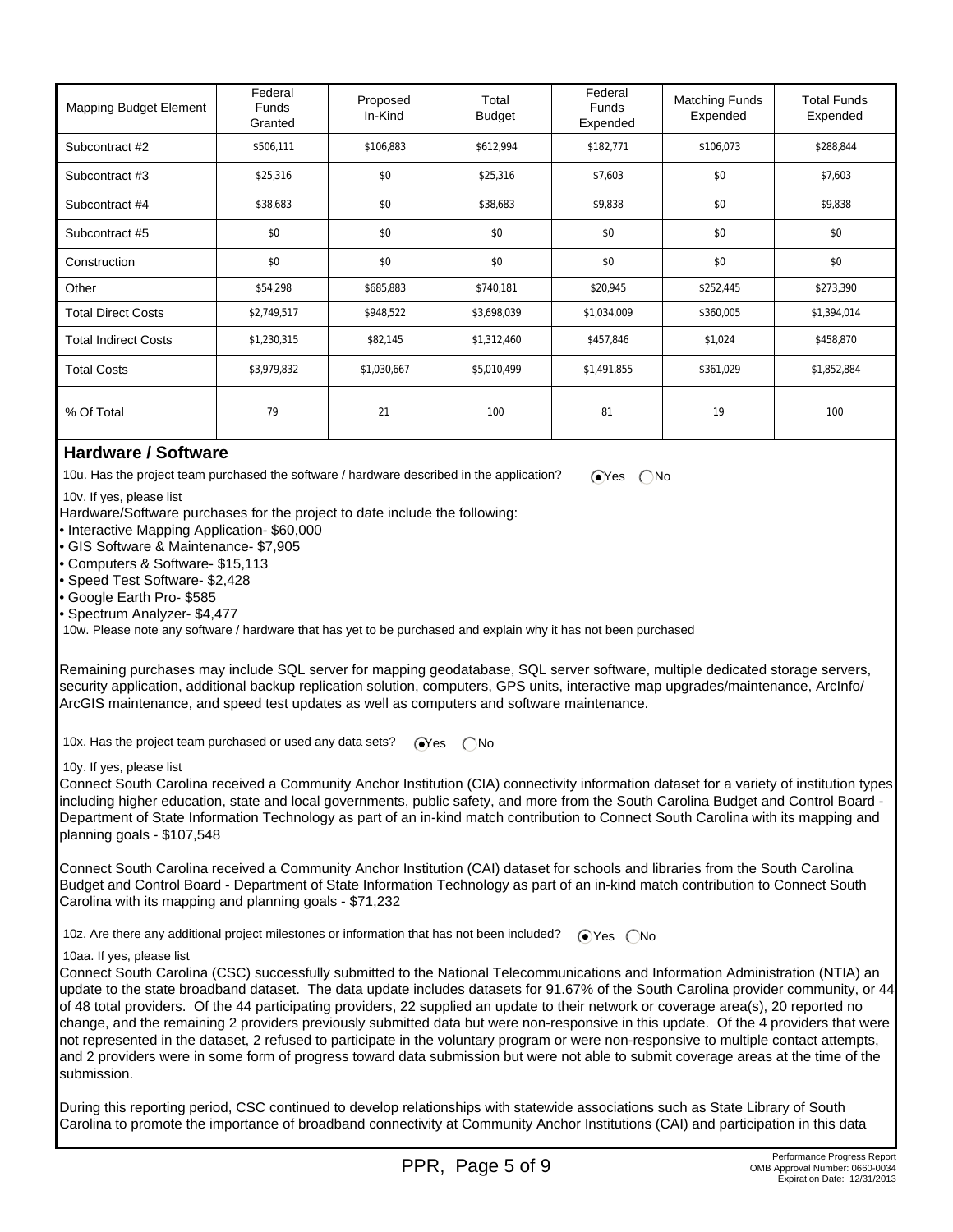collection process. Moreover, Connect South Carolina continues to work extensively with the South Carolina Division of State Information Technology to secure robust location and connectivity data for K-12 schools.

We continue to utilize our online survey and raise awareness of the importance of CAI broadband connectivity. Connect South Carolina has an ongoing mission to educate CAI throughout the state on the importance of participating in the project.

 10bb. Please describe any challenge or obstacle that you have encountered and detail the mitigation strategies the project team is employing The continued challenge exists to educate CAI about Connect South Carolina and the intent of gathering broadband connectivity information. This obstacle is easily avoided if we engage sector leaders and ask them to distribute the survey on our behalf – which supports the validity of the survey. Across the board, the response is significantly higher when the survey is distributed by a sector leader or organization. Ahead of the October 2012 reporting, Connect South Carolina will focus on building relationships with state leaders who can distribute the survey on our behalf.

For Q1 2012, Connect South Carolina's match percentage based on total expenditures was 19.48%. Thus Connect South Carolina will fall short of the required match percentage by 1.09%. Connect South Carolina is working with the state partner to identify additional sources of match. Through volunteer and consultant in-kind as well as in-kind staff, benefits, and office space offered by the state partner, Connect South Carolina expects to meet the non-federal cost percentage in Q2 2012.

10cc. Please provide any other information that you think would be useful to NTIA as it assesses your Broadband Mapping Project

Connect South Carolina maps (http://www.connectsc.org/mapping/) were updated and used to further identify unserved and underserved areas and to help communities plan for expanding service to unserved households. The GIS team completed the revised processing of the October 2011 data to reflect the new 2010 census numbers.

Connect South Carolina released the Universal Service Fund (USF) Mobility Fund Eligibility Maps & Analysis, a report detailing the FCC's preliminary list of areas in South Carolina that are eligible for the FCC's Mobility Fund. Connect South Carolina's analysis compares the FCC eligible areas list to the geographic areas on our maps that have access to mobile download speeds of 1.5 megabytes per second (Mbps). Every "3G" technology listed by the FCC in its Mobility Fund is expected to have the potential of delivering at least 1.5 Mbps service. For the most part, CSC's data confirms that the vast majority of the areas of South Carolina lacking 3G technology do not, in fact, have adequate mobile broadband service. However, it also appears that many parts of South Carolina that do not have access to high-speed mobile broadband service are not on the FCC's list of eligible areas. http://www.connectsc.org/blog/post/connect-south-carolina-releases-usf-mobility-fund-eligibility-maps-analysis.

The Engineering and Technical Services (ETS) Division has prepared a white paper that provides an overview of Connected Nation's methodology for provider outreach and relationship management, consumer data collection, and analysis to leverage crowdsourcing data stemming from broadband inquiries, field validation of data volunteered by thousands of participating broadband providers and/or coverage estimation processes related to non-participating providers. The white paper is attached as a supplemental document.

Continued on the South Carolina Q1 2012 Supplemental Answers document.

# **11. Broadband Planning**

 11a. Please describe progress made against all goals, objectives, and milestones detailed in the approved Project Plan. Be sure to include a description of each major activity / milestone that you plan to complete and your current status

Technical Assistance Quarterly Milestones Year 3, Quarter 1:

Milestone: Develop research plan for years 3 through 5

This goal was met partially met. In Q1 2012, options for future research plans were presented to South Carolina's Budget & Control Board, South Carolina's Office of the Governor, and South Carolina's Division of State Information Technology so that stakeholder input could be incorporated into research plans for years 3 through 5. As a result of this input, and with the intention of ongoing collaboration with state stakeholders, Connect South Carolina will still conduct one residential survey and one business survey annually in 2012, 2013, and 2014 with statewide samples that are representative of the state's adult population and business universe, consistent with the 2010 and 2011 surveys. This will allow for comparisons to the baseline residential surveys administered in 2010 and 2011. Connect South Carolina expects to submit the research plan to the State Broadband Initiatives program office during Q2 2012.

Milestone: Finalize and distribute 2011 statewide business survey research results

This milestone was not met. Although the state stakeholders received the initial survey results in Q4 2011, the final results were not released publicly due to the delay in securing a peer reviewer. The peer reviewer search and negations took longer than expected for Connect South Carolina causing this delay.

Continued on the South Carolina Q1 2012 Supplemental Answers document.

 11b. Please describe any challenge or obstacle that you have encountered and detail the mitigation strategies the project team is employing Technical Assistance

Connect South Carolina was not able to finalize the peer review process before the end of Q1 2012 period. But CSC was able to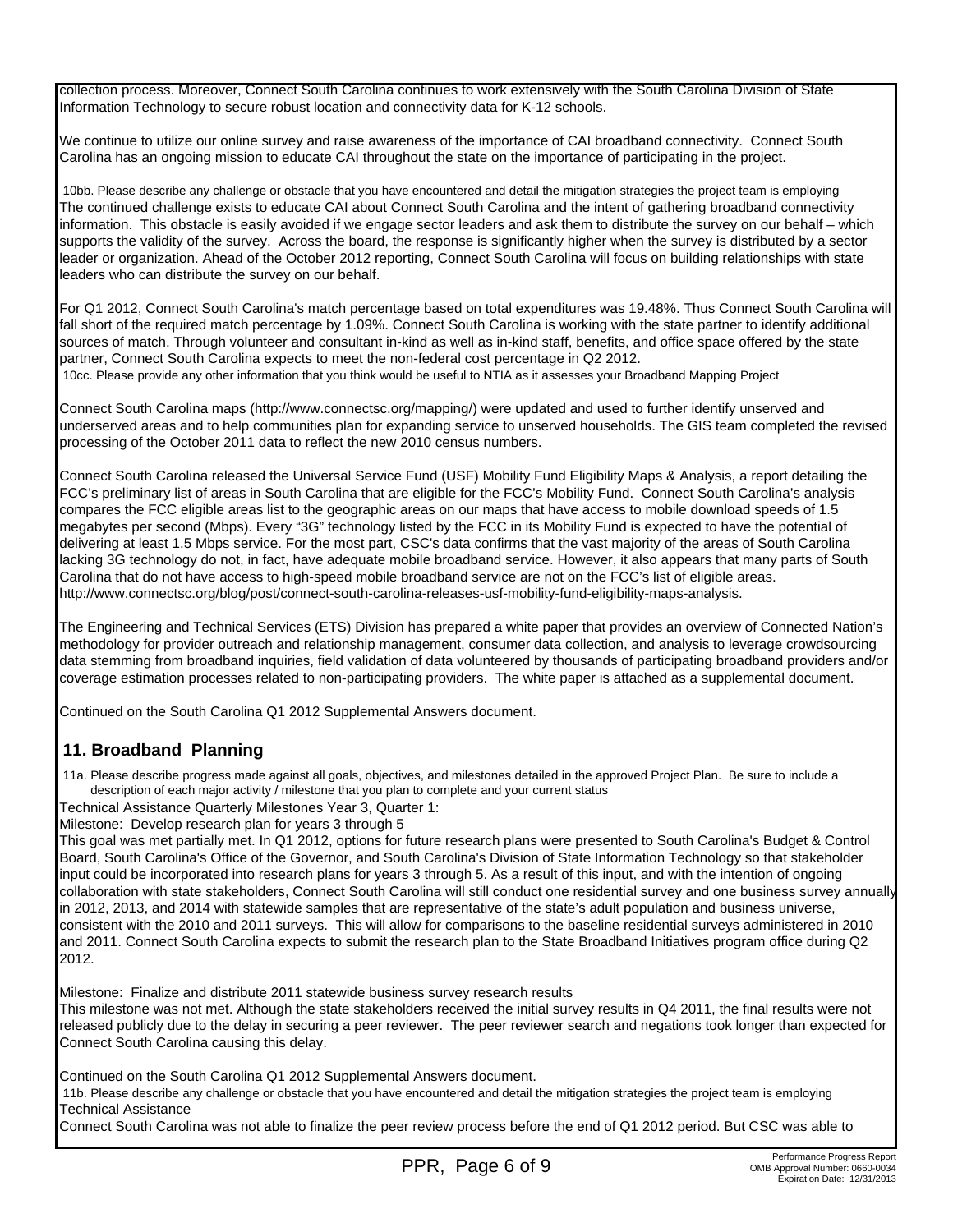contract and provide the survey data to the peer review partner who started the peer review process during Q1 2012. The peer review process is anticipated to be completed in Q2 2012.

Local/Regional Technology Planning Teams

Q1 2012 saw a transition in Connect South Carolina's primary contact within the Governor's Office. As a result of this the formation and commencement of recurring meetings of a Broadband Task Force have been delayed.

11c. Does the Project Team anticipate any changes to the project plan for Broadband Planning?  $\bigcirc$  Yes  $\bigcirc$  No

 11d. If yes, please describe these anticipated changes. Please note that NTIA will need to approve changes to the Project Plan before they can be implemented

Technical Assistance

The peer review process is anticipated to be completed in early Q2 2012. The 2011 business survey is anticipated to be released in Q2 2012.

As described in the Approved Project Plan, in Q1 2012, options for future research plans were presented to South Carolina's Budget & Control Board, South Carolina's Office of the Governor, and South Carolina's Division of State Information Technology so that stakeholder input could be incorporated into research plans for years 3 through 5. As a result of this input, and with the intention of ongoing collaboration with state stakeholders, Connect South Carolina will still conduct one residential survey and one business survey annually in 2012, 2013, and 2014 with statewide samples that are representative of the state's adult population and business universe, consistent with the 2010 and 2011 surveys. This will allow for comparisons to the baseline residential surveys administered in 2010 and 2011.

During Q2 2012, Connect South Carolina expects to submit the research plan to NTIA for approval. Therefore, the 2012 residential survey is now scheduled to be initiated in Q2 2012 instead of Q1 2012. In turn, the 2012 residential survey will be analyzed and initial results will be released to the state in Q3 2012, and the residential survey results will be finalized and released in Q4 2012.

Continued on the South Carolina Q1 2012 Supplemental Answers document.  **Funding**

| 11e. How much Federal funding has been expended as of the end of the last quarter? \$0 | 11f. How much Remains? | \$0                    |     |
|----------------------------------------------------------------------------------------|------------------------|------------------------|-----|
| 11g. How much matching funds have been expended as of the end of last quarter?         |                        | 11h. How much Remains? | \$0 |

 11i. Planning Worksheet Personal Salaries | \$0 | \$0 | \$0 \$0 \$0 \$0 \$0 \$0 \$0 \$0 \$0 \$1 Personnel Fringe Benefits  $\begin{array}{cccc} 1 & 0 & 0 \\ 0 & 0 & 0 \\ 0 & 0 & 0 \end{array}$  \$0 \$0 \$0 \$0 \$0 Travel \$0 \$0 \$0 \$0 \$0 \$0 \$0 \$0 \$0 \$0 \$0 \$0 Equipment \$0 \$0 \$0 \$0 \$0 \$0 Materials / Supplies \$0 \$0 \$0 \$0 \$0 \$0 Subcontracts Total \$0 \$0 \$0 \$0 \$0 \$0 Subcontract #1 \$0 \$0 \$0 \$0 \$0 \$0 Subcontract #2 \$0 \$0 \$0 \$0 \$0 \$0 Subcontract #3 \$0 \$0 \$0 \$0 \$0 \$0 Subcontract #4 \$0 \$0 \$0 \$0 \$0 \$0 Subcontract #5 \$0 \$0 \$0 \$0 \$0 \$0 Construction \$0 \$0 \$0 \$0 \$0 \$0 Other 50 \$0 \$0 \$0 \$0 \$0 \$0 \$0 \$0 \$0 \$0 \$0 Total Direct Costs  $\begin{array}{cccc} \text{30} & \text{10} & \text{30} & \text{10} & \text{30} & \text{10} & \text{30} & \text{10} & \text{30} & \text{10} & \text{30} & \text{10} & \text{30} & \text{10} & \text{30} & \text{10} & \text{30} & \text{10} & \text{30} & \text{10} & \text{30} & \text{10} & \text{30} & \text{10} & \text{30} & \text{10} & \text{30} & \text{10$ Total Indirect Costs \$0 \$0 \$0 \$0 \$0 \$0 \$0 Total Costs \$0 \$0 \$0 \$0 \$0 \$0 % Of Total 0 0 0 0 0 0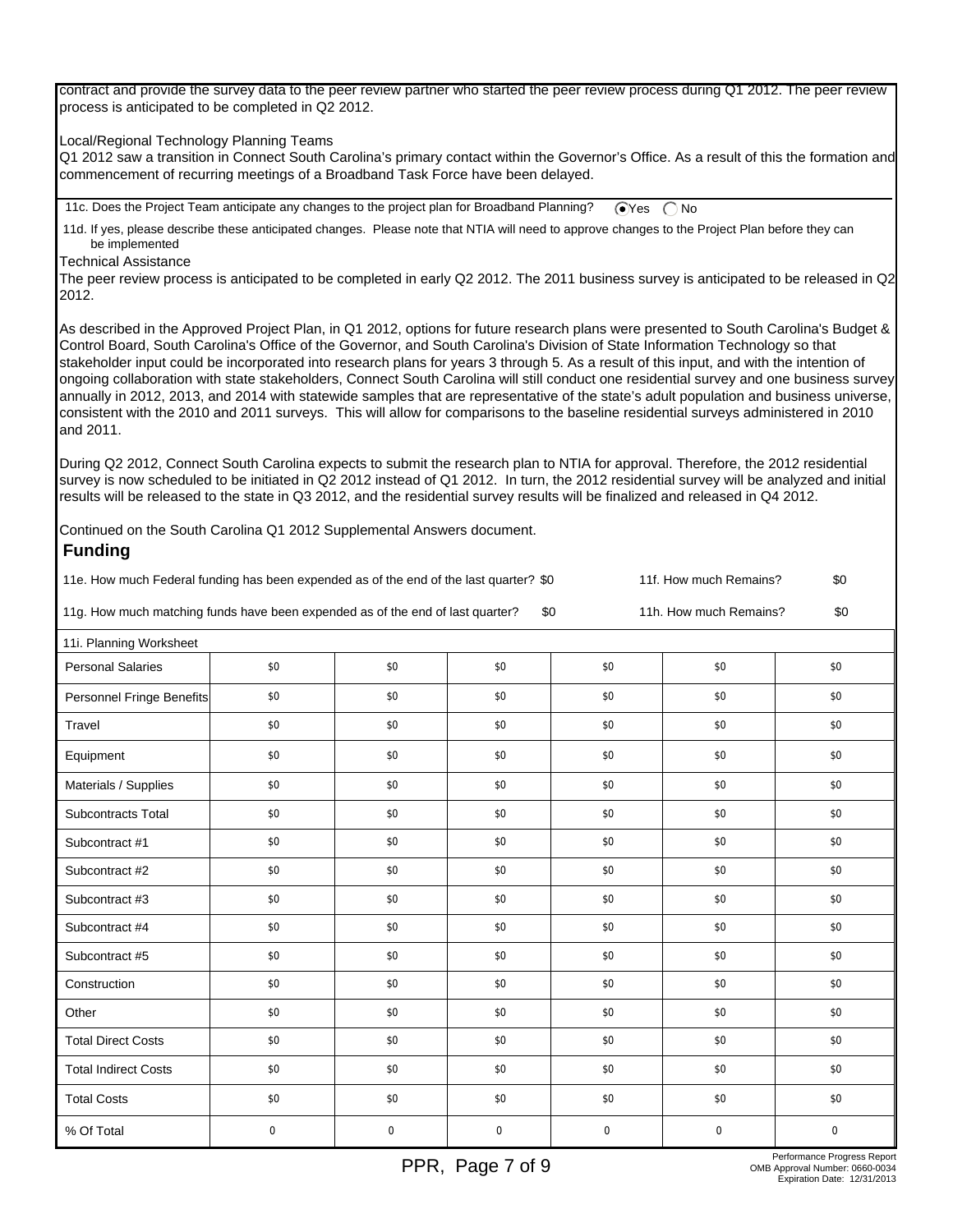### **Additional Planning Information**

11j. Are there any additional project milestones or information that has not been included?

Technical Assistance

Connect South Carolina staff attended and participated in the South Carolina Economic Development Association Meeting, South Carolina Association of Counties Conference, and the South Carolina Rural Summit.

Local/Regional Technology Planning Teams Nothing to report.

11k. Please describe any challenge or obstacle that you have encountered and detail the mitigation strategies the Project Team is employing

Nothing to report.

 11l. Please provide any other information that you think would be useful to NTIA as it assesses your Broadband Mapping Project Connect South Carolina continues to implement traditional and new media strategies to engage and inform citizens about broadband opportunities and options for underserved communities in the state. Our outreach and awareness activities include program updates, broadband success stories, and technology impact stories are continuously posted on Connect South Carolina's Facebook (http://www. facebook.com/ConnectSouthCarolina) page and Twitter (http://twitter.com/#!/connectsc). Through these social media resources the public has begun to interface with the program by asking questions and sharing broadband inquiries.

The first Connect South Carolina e-newsletter was distributed in March to disseminate information on program-related activities and state-specific technology articles. A few of the stores highlighted include:

GSSM Students Study How Technology and Entrepreneurship Impacts Economy

http://www.connectsc.org/blog/post/gssm-students-study-how-technology-and-entrepreneurship-impacts-economy

Students from the South Carolina Governor's School for Science and Mathematics (GSSM) participated in a program that provided an in-depth look at how entrepreneurship impacts the economy. Twelve GSSM students traveled to Silicon Valley to take part in the TechTrek program, an award winning field-study course open to both undergraduate and graduate students. TechTrek is an intensive elective culminating in a trip to the West Coast where students meet with senior executives representing a variety of companies.

Continued on the South Carolina Q1 2012 Supplemental Answers document.